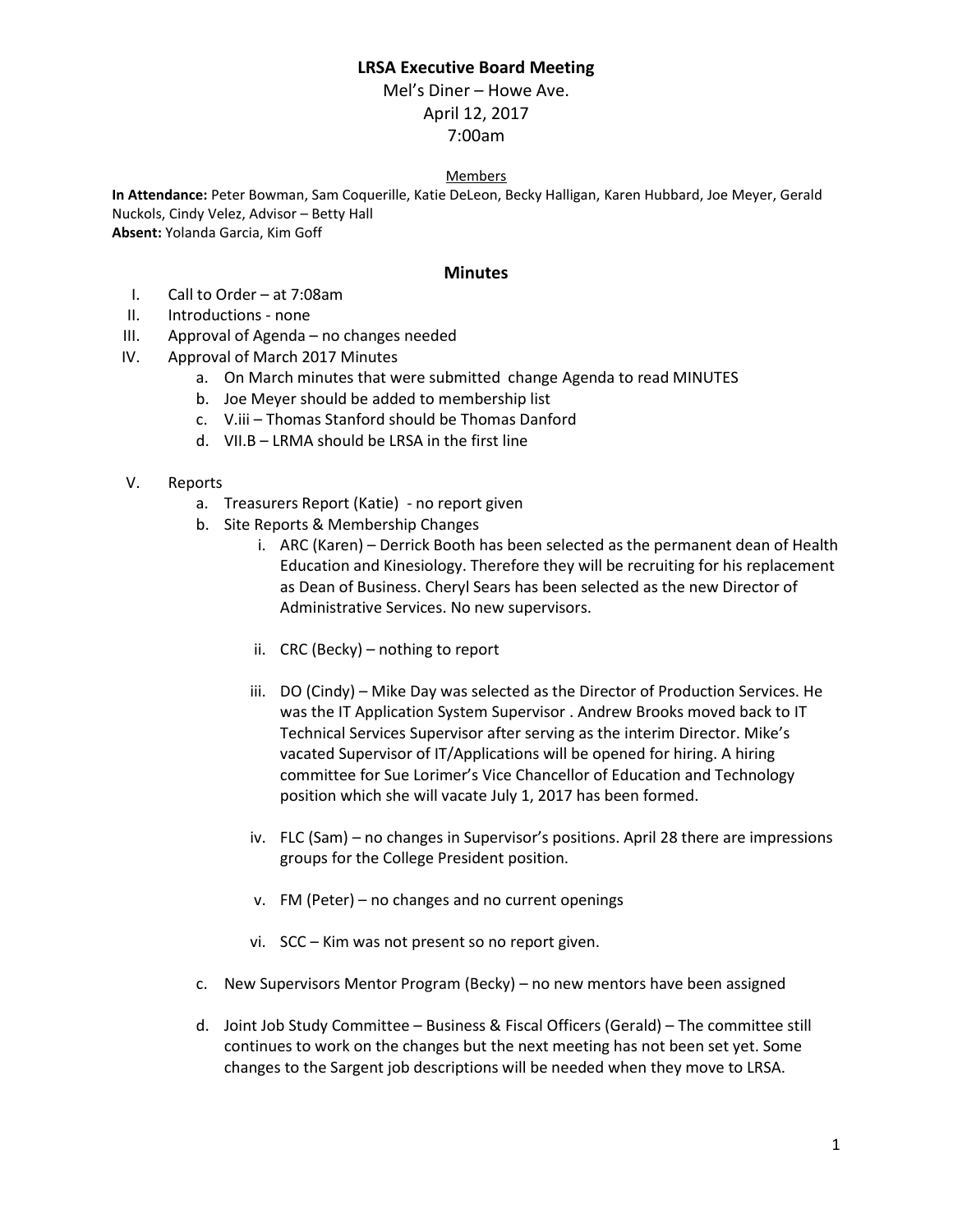- e. Salary Schedule Review Committee (Katie) The committee still is working on changes but the next meeting has not been scheduled.
- f. Insurance Review Committee (Katie).
	- i. The committee met on Friday, April 7, 2017. They were presented with an option to add a health savings account to Kaiser, but that would result in eliminating their DHMO. It was decided they would keep the DHMO one more year and consider the option next year. Sutter Health added an HSA option. The Employee Assistance Program will continue and we need to do a better job at promoting the benefits of that program to our members.
	- ii. Discussion followed regarding the options Gerald has sent out to the group regarding how to cover the cost of the premium increases. Peter moved and Cindy seconded to approve option 3.5 (a combination of option 3 and 4) which would increase the members contribution to \$185.00. It passed 8 yes; 0 no; 0 abstain.

# VI. Action Items

- a. LRSA Spring Training March 16
	- i. Funding approval for lunch to be considered Sam moved and Peter seconded to reimburse Katie the \$537. 72 for the cost of lunch at the LRSA training on March 16. It passed 8 yes; 0 no; 0 abstain
- b. LRMA Spring Training March 15
	- i. Request for sharing expense Gerald was approached by LRMA and asked if LRSA would be willing to split the cost of the lunch that was provided at the LRSA/LRMA training on March 15, 2017. Discussion followed about why it was requested after the fact and not prior to the training. After discussion Becky moved and Katie seconded to pay the proposed \$300.00 from Professional Development funds and to request that in the future the request for splitting the cost of a joint training be presented before the training. It passed 7 yes; 1 no; and 0 abstain.

### VII. Discussion Items

- a. Alternate Summer Schedules 2017 (June 5 July 28) Gerald shared with us the new MOU for this year that he signed that is similar to ones presented in the past that allow LRSA members who want to work an alternative schedule in the summer months.
- b. LRPD Organizational Changes Gerald shared that Captain Broussard had requested a meeting with Theresa Matista and LRSA to discuss some changes they would like to see in the LRPD Organizational Changes proposal. Ryan Cox will be setting up a meeting.
- c. Timeline for responding to request for leave of absence There was discussion about how to deal with the situation when a Supervisor does not get a response from a manger to approve or deny a request for leave in a "timely manner". The LRSA contract stipulates how far in advance a request should be made but does not stipulate how long the manager has to respond. The SEIU contract does state that if there is no response in 10 days it is automatically approved. We agreed to bring up the matter on our sunshine list when contract negotiations begin again.